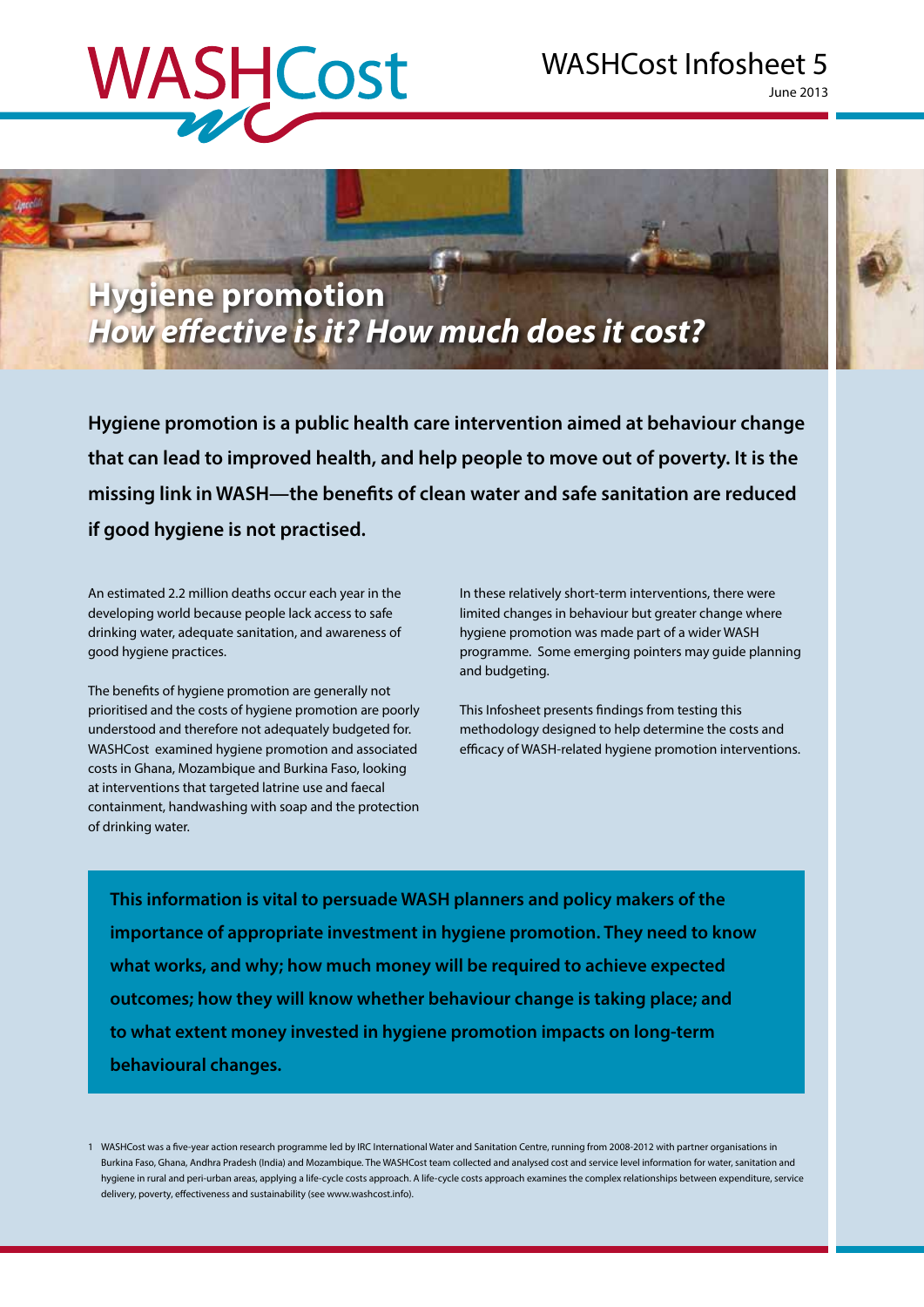#### **What is hygiene promotion?**

Hygiene promotion looks to change behaviour at household and community level and covers issues such as safe management of excreta; handwashing with soap (or suitable alternatives) at critical times; and safe management of water.

Hygiene promotion is ideally a **public or environmental health function** and hygiene interventions therefore should be services provided by district level local authorities, public health or environmental health departments, or (in urban contexts) by utilities. Hygiene promotion must be planned, managed and implemented in an integrated manner.

Effective hygiene promotion interventions are best when led and coordinated by government agencies, with implementation and monitoring support from the private sector, NGOs and communities.

Hygiene promotion activities that must be costed for appropriate budgeting include:

- 1. District activities such as planning, budgeting and continuous monitoring.
- 2. Implementation of the intervention, including awareness creation, training of trainers and monitoring.





3. Household time spent in hygiene promotion related activities and in undertaking safe hygiene practices, including collection and safe storage of water (economic costs); and the purchase of soap and other cleaning materials and water storage vessels (financial costs).

#### **The value of an evidence base on the costs and outcomes of hygiene promotion**

WASHCost interventions were conducted in three countries to develop a deeper understanding of the degree to which particular hygiene interventions may influence key changes in hygiene behaviour, and to assess the full range of costs. The aim was to:

- 1. Contribute to more effective policy making and hygiene programming, improve the sector's ability to budget from local to national levels and maximise long-term benefits arising from any water and sanitation project or service.
- 2. Advocate for improved long-term investment in hygiene promotion.
- 3. Strengthen sector knowledge of effective and cost-effective interventions and help to assess quality assurance of hygiene promotion interventions.

#### **Limitations in setting cost benchmarks for hygiene promotion**

In the IRC WASHCost programme, cost benchmarks<sup>2</sup> for water and sanitation were developed to aid policy makers and implementers in delivering a sustainable level of service. The costs covered both **capital** and **recurrent** expenditure.

Cost benchmarks for hygiene promotion are, at this point, difficult to assess and disaggregate. Hygiene promotion is generally undertaken as a one-off exercise within the implementation of a sanitation and/ or water project; making it extremely difficult to isolate its links to behaviour change or its costs. It is rarely offered as a public health or environmental health service provided at district level.

<sup>2</sup> View cost benchmarks for water and sanitation here: http://www.washcost.info/page/2386. More information on budgeting for the sustainable delivery of water is accessible here: http://www.washcost.info/page/2439, and for water here: http://www.washcost.info/page/2584.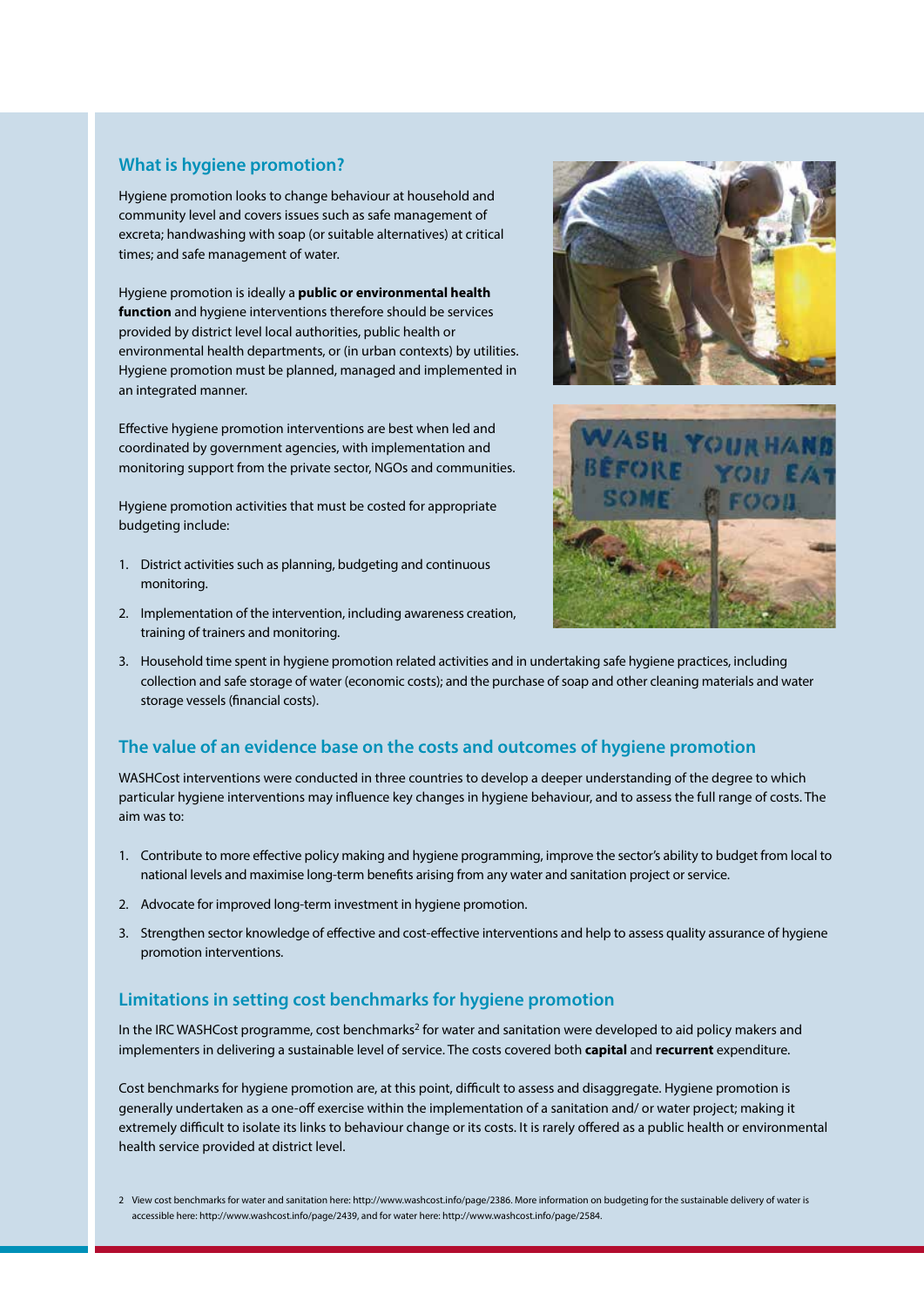#### **The methodology**

WASHCost developed a three-step methodology to cost and assess hygiene interventions:

- 1. A 'hygiene behaviour-change ladder' to identify behaviour change before and after hygiene promotion interventions.
- 2. Collection of cost data before, during and after the interventions: including the financial and economic<sup>3</sup> costs incurred by households, and the financial costs incurred by districts and the agencies that implemented the hygiene intervention.
- 3. Comparison of costs with behaviour outcomes.

The methodology was adapted according to country circumstances. Cost data collection was limited by what was available: in Mozambique this was implementation and allied costs; in Ghana, it was possible to collect district, implementation and household costs; in Burkina Faso, implementation and household costs were collected. Assumptions and proxies were made where data collected by other organisations did not exactly match the methodology. These limitations impacted on the comparison of effectiveness levels against costs, and the ability to benchmark costs.

This Infosheet reflects on the preliminary findings of the team's first attempt at deriving some cost benchmarks. In coming years the methodology will be amended and more cost data will be made available to provide more robust benchmarks for hygiene promotion interventions.



3 Economic cost designates time spent on hygiene promotion-related activities by household members, which creates a loss in productivity for the household. Time spent on hygiene activities cannot be spent on other activities such as income-generating activities or child care.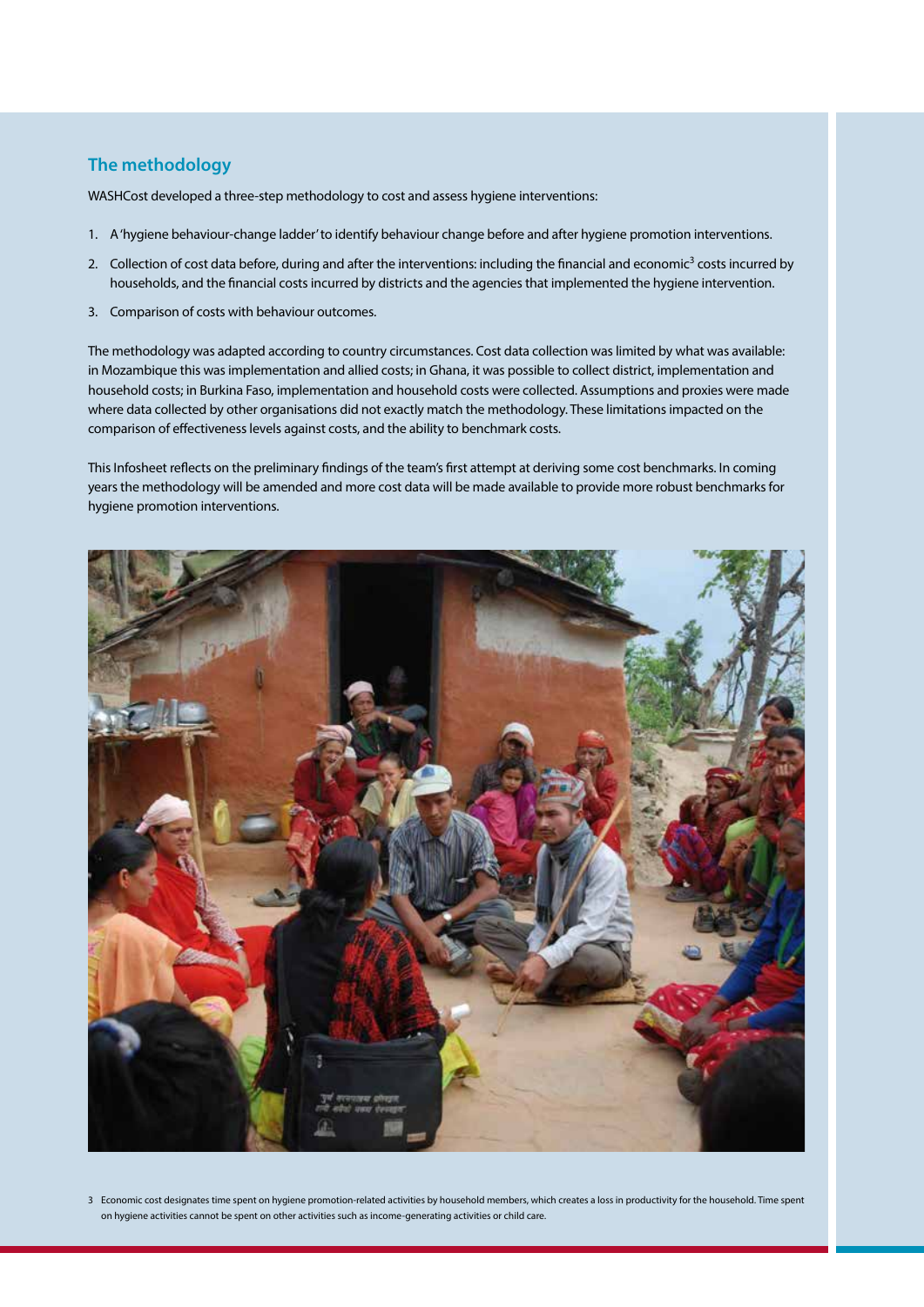### **The 'hygiene behaviour effectiveness ladder'**

The action research focused on the costs and efficacy of WASH-related hygiene promotion interventions aimed at achieving behavioural changes in three key practices<sup>4</sup>: faecal containment and use of latrines; handwashing with soap (or substitute) after defecation and before handling food; and drinking water source and management from collection to consumption.

Focusing on these three key practices, a 'hygiene behaviour effectiveness ladder' was developed for measuring outcomes of a hygiene intervention, classified as: Not effective; Limited; Basic; and Improved.

| <b>Effectiveness level</b> | <b>Faecal containment and</b><br>latrine use                                                                                                                                                                     | Handwashing with soap/<br>substitute                                                                                                                                                                                                                                                                              | <b>Drinking water source</b><br>and management                                                                                                                                                                                            |
|----------------------------|------------------------------------------------------------------------------------------------------------------------------------------------------------------------------------------------------------------|-------------------------------------------------------------------------------------------------------------------------------------------------------------------------------------------------------------------------------------------------------------------------------------------------------------------|-------------------------------------------------------------------------------------------------------------------------------------------------------------------------------------------------------------------------------------------|
| Improved                   | All household members use a<br>latrine all the time<br>The latrine used separates users<br>from faecal waste                                                                                                     | Accessible designated<br>handwashing facility<br>Sufficient water is available for<br>handwashing<br>Water for handwashing is<br>poured/not re-contaminated by<br>handwashing<br>Soap or substitute available and<br>used<br>All household members wash<br>their hands with soap/ substitute<br>at critical times | Protected water sources are<br>always used<br>Collection vessel (if necessary)<br>is regularly cleaned with soap or<br>substitute<br>Water storage vessel (if necessary)<br>is covered<br>Water is drawn in a safe manner                 |
| <b>Basic</b>               | All or some household members<br>use a latrine some or most of the<br>time<br>When there is no access to a<br>latrine, faeces are generally buried<br>The latrine separates users from<br>faecal waste           |                                                                                                                                                                                                                                                                                                                   | Protected water sources are<br>always used<br>Collection vessel (if necessary)<br>is regularly cleaned with soap or<br>substitute<br>Water storage vessel (if necessary)<br>is uncovered and/or<br>Water is not drawn in a safe<br>manner |
| Limited                    | The latrine does not provide<br>adequate faecal separation and/or<br>All/some family members<br>generally do not bury faeces<br>when not using a latrine and/or<br>All family members practice<br>burying faeces | Most household members wash<br>their hands after defecation but<br>not at other critical times and/or<br>Water for handwashing is not<br>poured and the same water is<br>used each time and/or<br>No soap or substitute is available<br>and/or is not used for hand<br>washing                                    | Protected drinking water sources<br>are not always used and/or<br>Collection vessel is not cleaned<br>(not collected safely)                                                                                                              |
| Not effective              | Open defecation                                                                                                                                                                                                  | Household members have no<br>specific place to wash their hands<br>and usually do not wash their<br>hands after defecation                                                                                                                                                                                        | Unsafe sources are mostly/always<br>used to collect drinking water                                                                                                                                                                        |

<sup>4</sup> All three key hygiene practices are considered by Hernandez and Tobias (2010) as forming the focus areas of most hygiene promotion interventions, and as having the greatest positive impact on individual health. For more information, see: <http://www.hip.watsan.net/page/4148>.

<sup>5</sup> The source of the table is WASHCost Working Paper 7, p. 11: http://www.washcost.info/page/2341.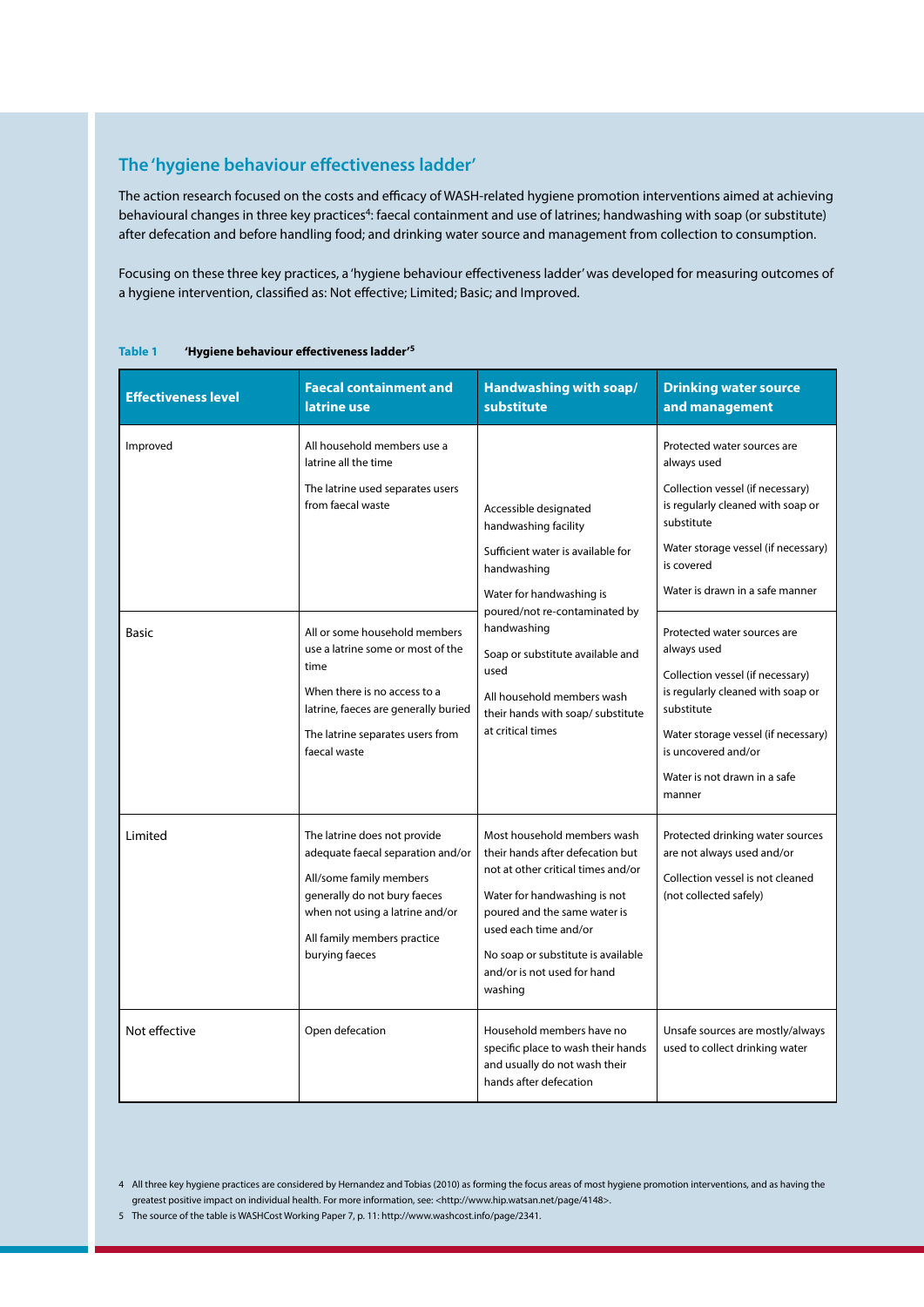#### **Key findings**

The 'hygiene behaviour effectiveness ladder' was used to assess the effectiveness of interventions in three countries.

#### **Key findings in Ghana**

In Ghana comparisons were made before and immediately after a six-month Community-led Total Sanitation (CLTS) intervention, which was part of an integrated WASH project that also included the construction of water facilities. The total integrated WASH project intervention cost US\$ 106,839 covering costs related to household participation and expenditure on soap, latrine construction, and implementer/ hygiene facilitator, government and water supply facility requirements. The before and after comparison found the following:

- 1% increase in basic faecal containment and latrine use.
- 4% increase in basic handwashing with soap.
- 18% increase in basic drinking water management (partly attributed to the provision of handpump borehole facilities).
- Households spent US\$ 10 per person on soap over the intervention period; a 40% increase compared to spending on soap before the intervention.





Overall, the findings show that the short-term effect of the hygiene intervention did not result in a significant increase in basic faecal containment or latrine use. Also, hygiene promotion, when integrated with the provision of appropriate water and sanitation technologies leads to significant improvement in behavioural change.

#### **Key findings in Mozambique**

Comparisons before and after a CLTS and a Participatory Hygiene and Sanitation Transformation (PHAST) intervention in the context of an integrated WASH improvement programme in Mozambique found that, for an investment in a hygiene intervention of US\$ 5 per person per year, there was a:

- 5% increase in basic faecal containment and latrine use.
- 28% increase in basic handwashing.
- 57% increase in basic drinking water management.

This means that, for a cost which is within range of previous hygiene promotion interventions reported, impact on two of the three hygiene key behaviours is significant.

A separate study in 2010<sup>6</sup> found that household investments in handwashing facilities was US\$ 0.97 per person, with an additional US\$ 12.62 per person per year spent on the purchase of soap.

Post-activity support<sup>7</sup> for local stakeholders and users was calculated to cost the equivalent of US\$ 0.11 per person per year. District support costs accounted for an average of 12% of the total implementation costs.

6 View A costs analysis of hygiene promotion interventions in Mozambique by Maarten van de Reep, at: http://www.irc.nl/page/55895

<sup>7</sup> Defined in WASHCost as Expenditure on Direct Support (ExpDS).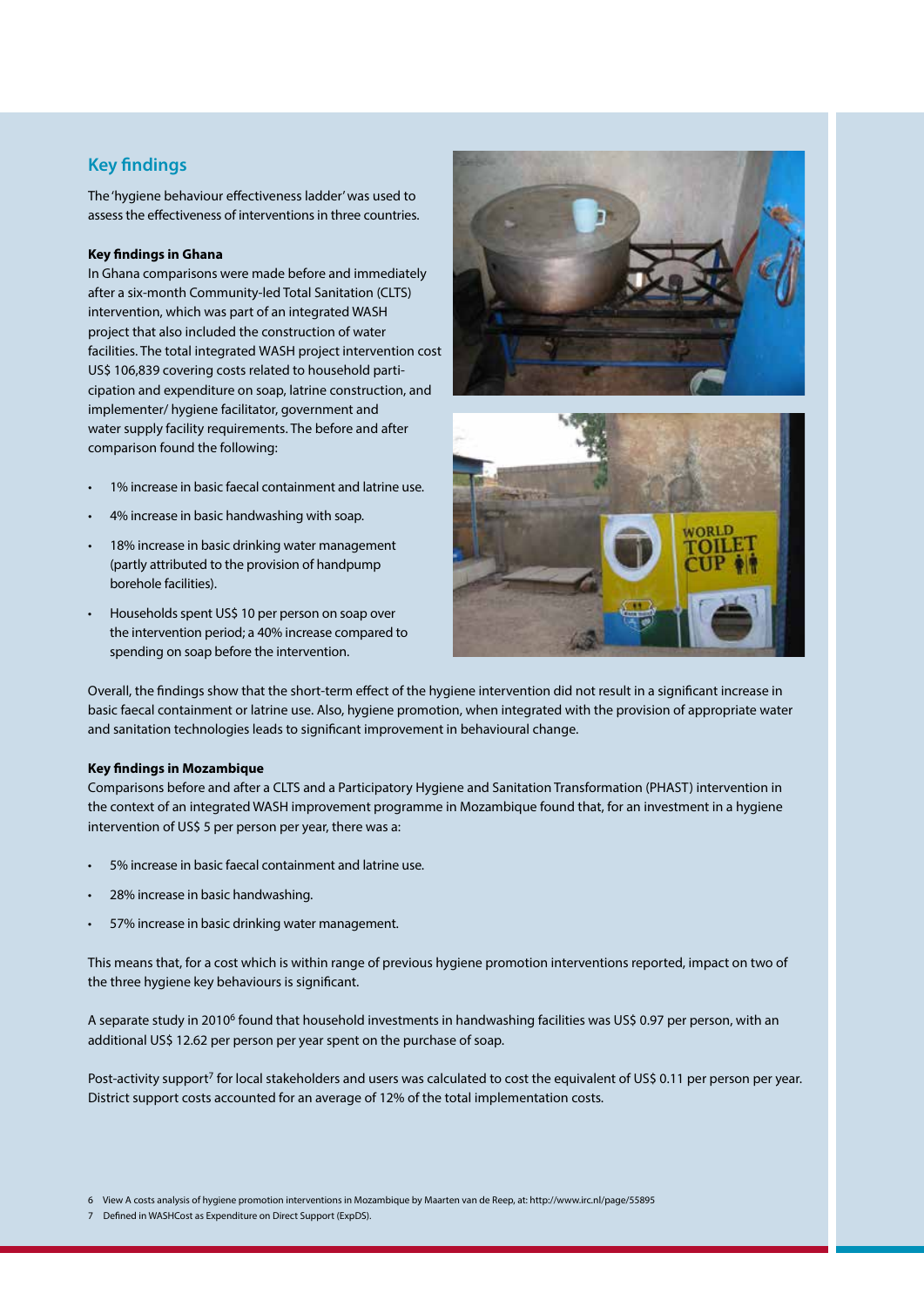#### **Key findings in Burkina Faso**

Comparisons before and mid-way through sanitation programme in Burkina Faso (which included a mix of PHAST and CLTS approaches) in two different villages showed that:

In village 1 (822 households), for which US\$ 1.1 was spent per household during the intervention, there was a:

- 1% increase in basic, and 3% increase in improved faecal containment and latrine use.
- 2% to 4% (depending on gender and age) increase in basic and 0% to 1% increase in improved handwashing.
- 2% increase in basic, and 1% increase in improved domestic water management.

In village 2 (271 households), for which US\$ 3.87 was spent per household during the intervention, results were less encouraging:

- 1% increase in basic and 1% increase in improved faecal containment and latrine use.
- 1% to 3% (depending on gender and age) decrease in basic and 0% to 2% decrease in improved handwashing.
- 1% decrease in basic and 1% increase in improved domestic water management.

This means that, in the case of Burkina Faso, effectiveness is clearly more significant for the indicator linked to latrine use, which was the main infrastructure component of the sanitation programme. (There was no activity linked to water or handwashing infrastructure.) However, in village 2, even for the latrine indicator, changes towards improved effectiveness were not highly significant. One can deduct that:

- Hygiene promotion interventions without hardware investments can work, but only with significant time (long run) and financial investment. Current investments are not sufficient to sustain safe water and sanitation hygiene practices in the absence of infrastructure improvement.
- Improved water and sanitation services are necessary but not sufficient for safe hygiene practices. The two are inextricably linked, and suggests that hardware improvement should follow WASH promotion and demand creation.



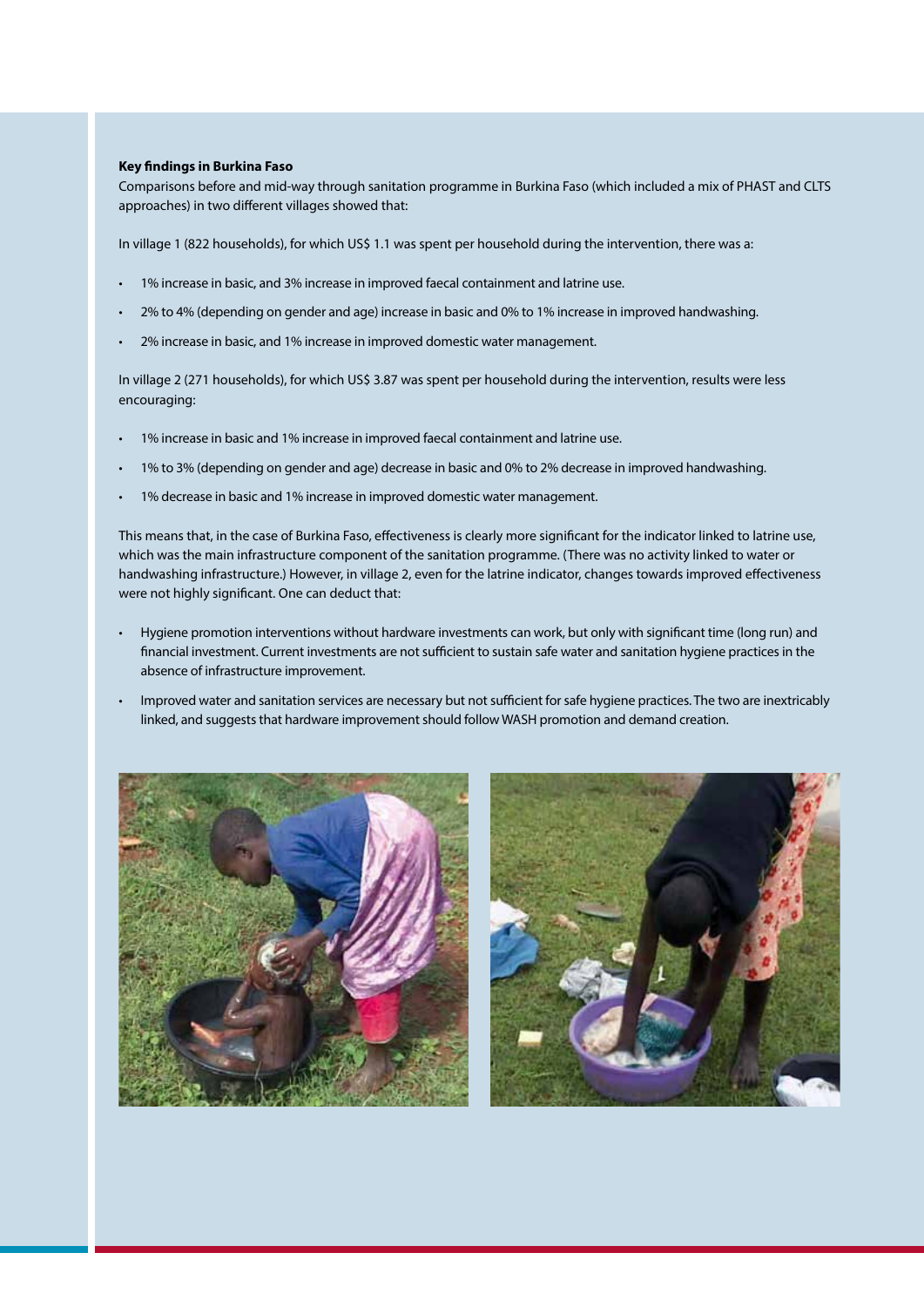#### **Take away global messages**

#### **Testing hygiene costs against outcomes methodology**

- $\Box$  The methodology used to distil these findings enables a before and after comparison of the change that occurs across three core hygiene behaviours, allowing for an assessment of the relative costs and outcomes of different hygiene promotion interventions.
- $\Box$  These are preliminary findings from testing the methodology, and more cost data will be made available in the coming years to provide a cost benchmark for effective hygiene interventions. Nonetheless, it can be said that a hygiene intervention costing less than US\$ 5 per person provides somewhat limited impact on the three key hygiene behaviour changes.
- $\Box$  Comparison across each of the three key behaviours provides a nuanced insight that can help implementers and districts adapt promotion strategies and interventions to address gaps.
- $\Box$  Using this methodology to periodically monitor and evaluate the sustainability of hygiene behaviours over time will enable implementers and districts to design follow-up support more effectively, targeting gaps in safe hygiene practices.

#### **Design and budgeting for hygiene promotion interventions**

- $\Box$  Hygiene promotion costs go beyond the cost of planning and implementing interventions. For behaviours to be sustained over time, promotion efforts need to be repeated and targeted based on gaps identified through periodic monitoring. Recurrent and support costs, incurred by districts to monitor behaviours over time and implement more focused promotion activities, are key to effective hygiene promotion interventions.
- $\Box$  Practising safe hygiene also implies household financial and economic costs. In Mozambique, households were spending up to one third of their income on soap products<sup>8</sup>, and in Ghana there was a 40% increase in household expenditure on soap. This sends a clear message about the willingness of households to invest in hygiene-related products, and the need for socially responsible social marketing approaches.
- $\Box$  Hygiene promotion is more effective when implemented alongside technically appropriate water and sanitation infrastructure improvement; an integrated WASH approach is recommended.

#### **Linking hygiene behaviour change outcomes with health impacts**

- $\Box$  Further development of the WASHCost methodology to link behavioural outcomes with health impacts (e.g., diarrhoea incidence) could assist sectors to shift from monitoring cost-effectiveness of hygiene promotion interventions to monitoring the health impact of hygiene services.
- $\Box$  Harmonisation of WASH health indicators and systems would reduce monitoring costs and resource requirements, and contribute to better integrated and coordinated safe hygiene practices promotion across sectors.
- $\Box$  Improved integration of water and sanitation-related hygiene promotion interventions within a framework of broader public and environmental health services will strengthen the overall impact of WASH services.